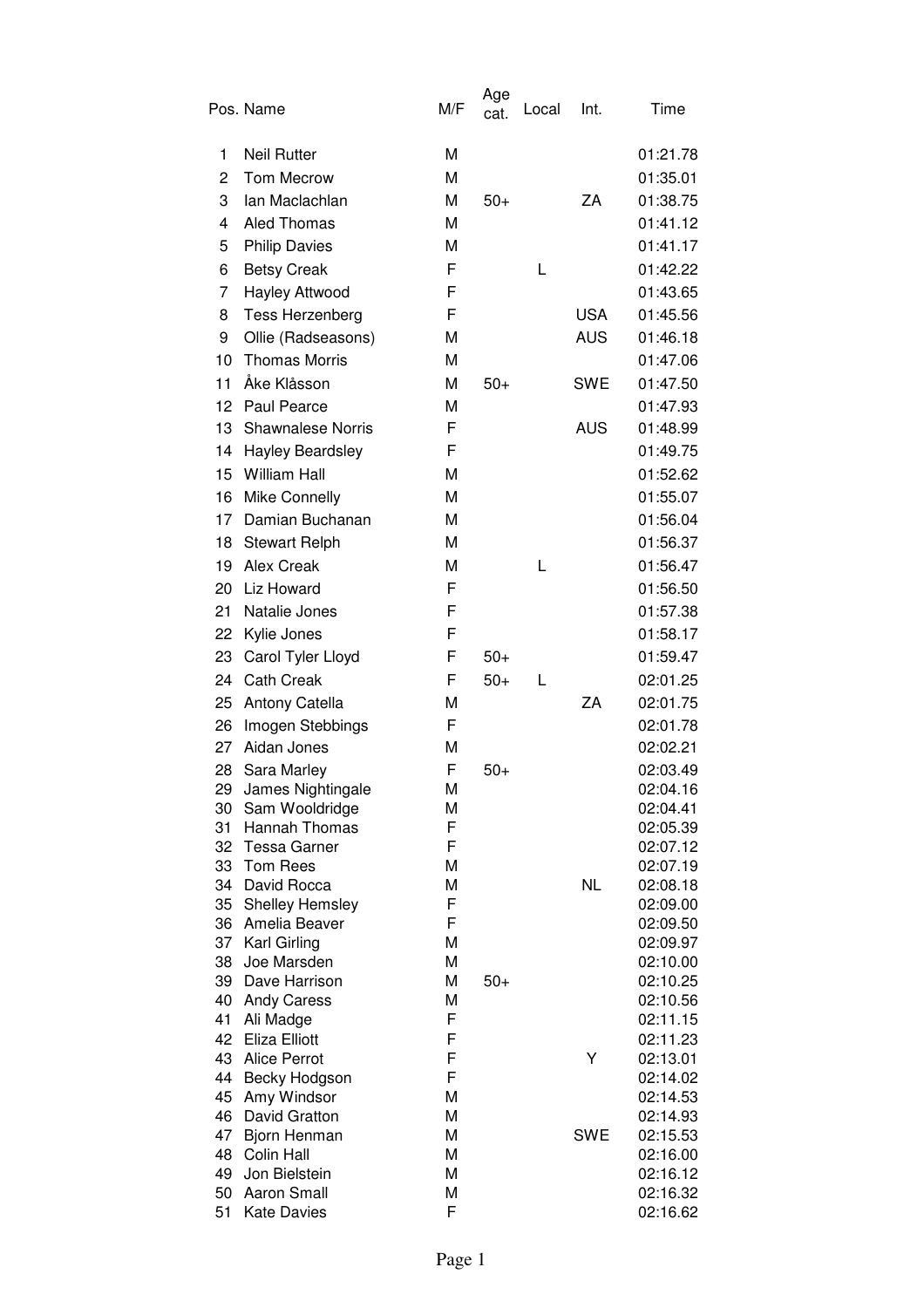| 52 | <b>Becky Hitch</b>      | F |       |   |            | 02:16.66 |
|----|-------------------------|---|-------|---|------------|----------|
| 53 | Graeme Johnston         | M |       |   |            | 02:17.53 |
| 54 | Rebecca Powell          | F |       |   |            | 02:17.97 |
| 55 | <b>Philip Elliot</b>    | M |       |   |            | 02:19.38 |
| 56 | Paul Tyrer              | M |       |   |            | 02:19.53 |
| 57 | Ceri Harris             | M |       |   |            | 02:20.00 |
| 58 | Karl Craig-West         | M |       |   | Υ          | 02:20.68 |
| 59 | <b>David Davies</b>     | M | $50+$ |   |            | 02:20.75 |
| 60 | Matthew Johnson         | M |       |   |            | 02:21.50 |
| 61 | <b>Tricia Byrne</b>     | F |       |   |            | 02:23.06 |
| 62 | Pip Sloane              | F |       |   |            | 02:23.12 |
| 63 | Will Pannell            | M |       |   |            | 02:23.17 |
| 64 | <b>Stephanie Coates</b> | F |       | L |            | 02:24.00 |
| 65 | Dom                     | M |       |   |            | 02:24.44 |
| 66 | Aidan Windsor           | M |       |   |            | 02:24.85 |
| 67 | Jason Chew              | М |       |   |            | 02:25.53 |
| 68 | Craig Edwards           | M |       |   |            | 02:26.19 |
| 69 | Louise McCloy           | F |       |   |            | 02:26.25 |
| 70 | <b>Uhtred Ragnarson</b> | M | $50+$ |   | DK         | 02:27.00 |
| 71 | <b>Ashley Pearce</b>    | M |       |   |            | 02:28.09 |
| 72 | Julie Maurer            | F |       |   |            | 02:28.37 |
| 73 | Kathryn Stevenson       | F |       | L |            | 02:28.46 |
| 74 | Kate Johnston           | F |       |   |            | 02:29.03 |
| 75 | Emma Francesca          | F | $50+$ |   | DK         | 02:29.69 |
| 76 | <b>Toby Deacon</b>      | M |       |   |            | 02:29.75 |
| 77 | Natalie Richards        | F |       |   |            | 02:30.09 |
| 78 | Innis Crossley          | M |       |   |            | 02:31.03 |
| 79 | Cary Ward               | M |       |   |            | 02:31.34 |
| 80 | Andie Hall              | F |       |   |            | 02:32.00 |
| 81 | Marmaduke McDonavan     | F |       |   |            | 02:32.18 |
| 82 | Bee Johnston            | F | J     |   |            | 02:32.21 |
| 83 | Magdalen Faulds         | F |       |   |            | 02:32.22 |
| 84 | <b>Emily Churchill</b>  | F |       |   |            | 02:32.62 |
| 85 | Bart Van Der Haegen     | М |       |   | ВE         | 02:33.06 |
| 86 | Adrian Bolam            | М |       |   |            | 02:33.17 |
| 87 | <b>Andrew Mecrow</b>    | M |       |   |            | 02:33.25 |
| 88 | Gilbert Joseph          | M |       |   |            | 02:33.38 |
| 89 | <b>Kyle Lafferty</b>    | М |       |   |            | 02:33.50 |
| 90 | Rebecca Berrisford      | F |       |   |            | 02:34.94 |
| 91 | Kieren Bradley          | M |       |   |            | 02:35.14 |
| 92 | <b>Hari Powell</b>      | M |       |   |            | 02:35.28 |
| 93 | Ross Grey               | M |       |   |            | 02:35.51 |
| 94 | Rebecca Thomas          | F |       |   |            | 02:35.88 |
|    | 95 Martin Foncello      | M |       |   | <b>USA</b> | 02:36.28 |
|    | 96 William De Gaunza    | М |       |   |            | 02:36.44 |
|    | 97 Tyff Williams        | F |       |   |            | 02:37.94 |
| 98 | <b>Rachel Clee</b>      | F |       |   |            | 02:38.38 |
| 99 | Debbie James            | F |       |   |            | 02:38.96 |
|    | 100 Ali Clarke          | F |       |   |            | 02:39.19 |
|    | 101 Jim Mcvie           | М | $50+$ |   |            | 02:40.28 |
|    | 102 Lydia Cole          | F |       |   |            | 02:40.47 |
|    | 103 Matthew Minifie     | M |       |   |            | 02:41.13 |
|    | 104 Matt Windsor        | M |       |   |            | 02:41.53 |
|    | 105 Alex Barnes         | М |       |   |            | 02:41.63 |
|    | 106 Rosemary Lunn       | F | $50+$ |   |            | 02:42.31 |
|    | 107 Ann Ward            | F |       | L |            | 02:44.69 |
|    | 108 Hannah Mecrow       | F |       |   |            | 02:45.22 |
|    | 109 Julie Rutter        | F | $50+$ |   |            | 02:45.34 |
|    | 110 Adam Walters        | M |       |   |            | 02:45.38 |